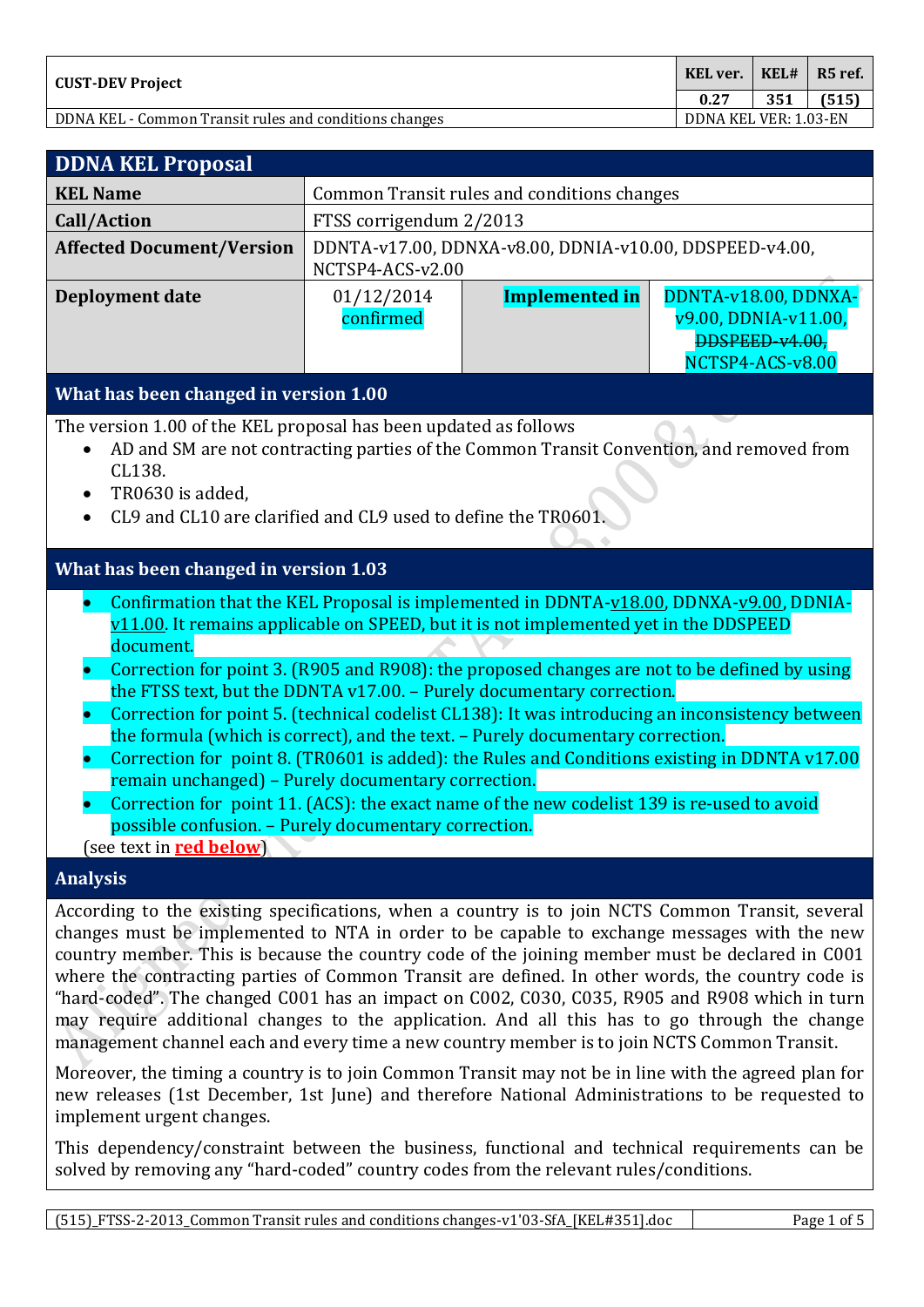| KEL ver.<br><b>CUST-DEV Project</b>                    |                       | KELH | R <sub>5</sub> ref. |
|--------------------------------------------------------|-----------------------|------|---------------------|
|                                                        |                       | 351  | (515)               |
| DDNA KEL - Common Transit rules and conditions changes | DDNA KEL VER: 1.03-EN |      |                     |

The reworded C001 and C035 of the latest FTSS along with TR0601 and TR0635 and the CL138 and CL139 technical code lists will support the proposed solution.

Following to the proposed change, the update of the joining country regime from 'OTH' to 'TOC' will be enough to fulfil the business requirement for a new country member to join NCS Common Transit. This will take the form of updating the code list 8 (full country code list) of CS/RD.

Below, the involved code lists and their current values:

| Code list       | <b>Derives from</b>        | <b>Current content</b>                              |
|-----------------|----------------------------|-----------------------------------------------------|
| CL <sub>8</sub> | full country code list     |                                                     |
| CL63            | CL8 with regime='TOC'      | AD, CH, IS, LI, NO, SJ, SM, TR                      |
| CL10            | CL8 with regime='EEC'      | AT, AX, BE, BG, CY, CZ, DE, DK, EE, ES, FI, FR, GB, |
|                 |                            | GF, GP, GR, HR, HU, IE, IT, LT, LU, V, MC, MQ, MT,  |
|                 |                            | NL, PL, PT, RE, RO, SE, SI, SK                      |
| CL9             | $CL8$ with regime $\leq$   | (Equivalent to CL63 + CL10)                         |
|                 | 'OTH'                      | AD, CH, IS, LI, NO, SJ, SM, TR                      |
|                 |                            | AT, AX, BE, BG, CY, CZ, DE, DK, EE, ES, FI, FR, GB, |
|                 |                            | GF, GP, GR, HR, HU, IE, IT, LT, LU, V, MC, MQ, MT,  |
|                 |                            | NL, PL, PT, RE, RO, SE, SI, SK                      |
| CL138           | $CL63 - (AD, SI, SM) + EU$ | CH, IS, LI, NO, TR, EU                              |
| CL139           | $CL63 - (AD, SM, SI)$      | CH, IS, LI, NO, TR                                  |
| CL70            | CL9 - (AX, GF, GP, LI,     | AD, AT, BE, BG, CH, CY, CZ, DE, DK, EE, ES, FI, FR, |
|                 | MC, MQ, RE, SJ, YT)        | GB, HR, HU, IE, IS, IT, LT, LU, LV, MT, NL, NO, PL, |
|                 |                            | PT, RO, SE, SI, SK, SK, TR                          |

## **Proposed Changes (DDNA)**

### 1. **C001 will be changed as follows:**

IF "Country of Destination" (box 17a) on HEADER level contains one of the Contracting Parties, or is AD or SM

THEN TRADER Consignee (box 8) = "R"

ELSE TRADER Consignee (box 8) = "O"

Contracting parties are:

the individual non EU common transit country of EFTA, TR or and EU as a group.

# 2. **C035 will be changed as follows:**

IF 'Declaration type' (box 1) or 'Declaration type' (ex box 1) = 'T2','T2F' and if the Country of the Office of Departure, identified by the first 2 digits of the 'CUSTOMS OFFICE of Departure Reference Number' (Box C) = is **an EFTA country or TR a non EU common transit** country THEN 'PREVIOUS ADMINISTRATIVE REFERENCES' = 'R' ELSE 'PREVIOUS ADMINISTRATIVE REFERENCES' = 'O'

# 3. **R905 and R908 will be changed as follows:**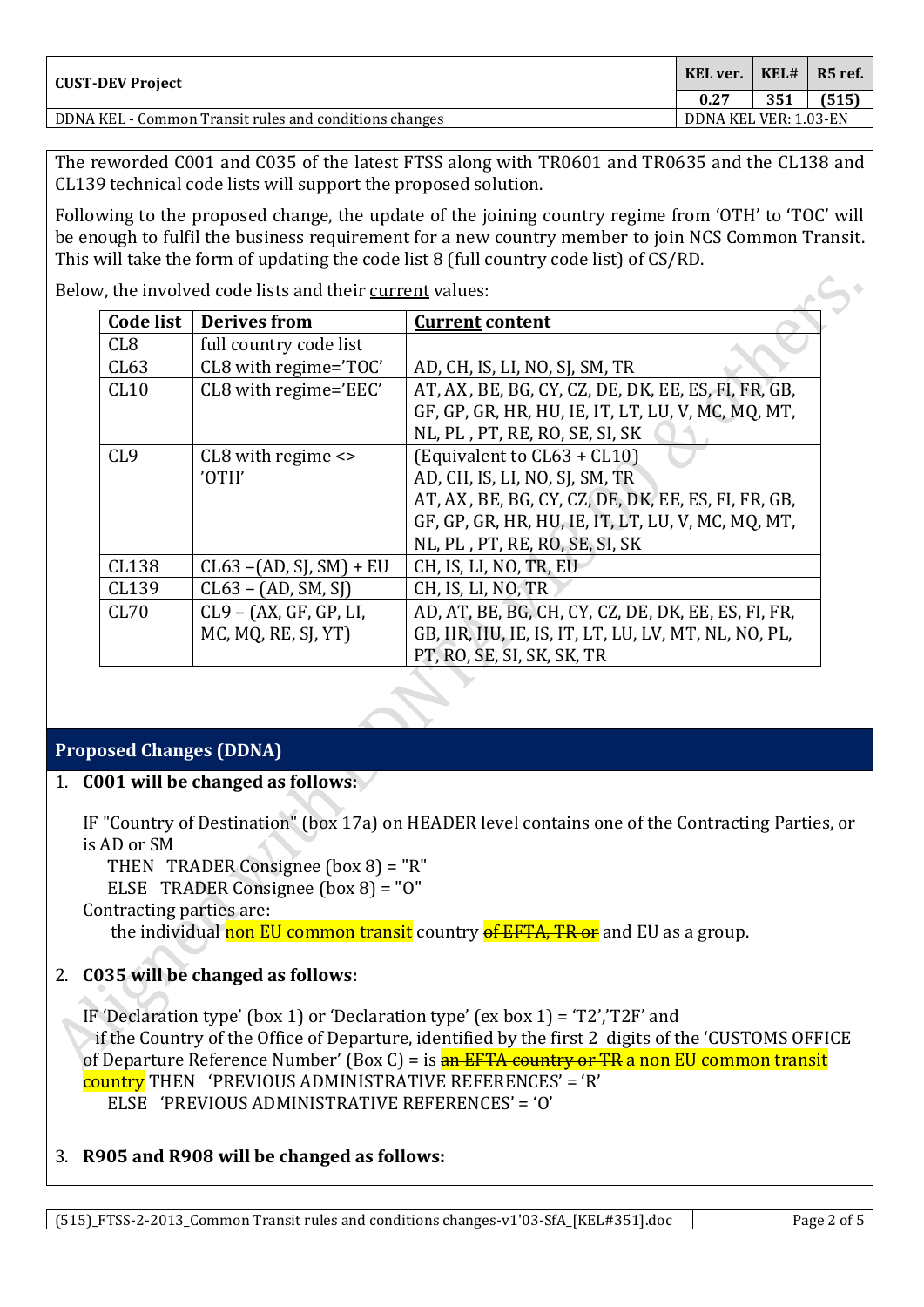| KEL ver.<br><b>CUST-DEV Project</b>                    |                       | KEL# | $\blacksquare$ R5 ref. |
|--------------------------------------------------------|-----------------------|------|------------------------|
|                                                        |                       | 351  | (515)                  |
| DDNA KEL - Common Transit rules and conditions changes | DDNA KEL VER: 1.03-EN |      |                        |

#### **R905**

Destination Country cannot be AD or SM when Country of Dispatch is **EFTA or TR a non EU** common transit country.

**When the country of Office of Departure (box C) is a non EU common transit country, the country code of Office of Destination (box 53) can not be 'AD' or 'SM'.**

#### **R908**

When Country of Dispatch is **EFTA or TR** a non EU common transit country. Office of Transit cannot have the country code AD or SM. **When the country of Office of Departure (box C) is a non EU common transit country, the** 

*The above change will affect the DDNTA Appendix Q2*

### 4. **Codelist CL70 will be changed as follows:**

70. Country Codes (Customs Office Lists) Details:

The country code of SM as well as the codes of All the countries included in code list 9 will be included excluding AX, GF, GP, LI, MC, MO, RE, SI and YT. The same codelist values are used for all Domains (ECS/NCTS/ICS) in order to support the COL. *The table included in Appendix C will be limited to some examples only.*

*The above change will affect the DDNTA, DDNXA and DDNIA Appendix C*

**country code of Office of Transit can not be 'AD' or 'SM'.**

5. **Creation of new technical codelist CL138** (currently valid values are: CH, IS, LI, NO, TR, EU)

CL138. Country Codes (Functioning as 'Contracting parties to the Convention on Common Transit')

It includes the codes of code list 63 excluding 'SJ'**, 'AD', 'SM'** and including 'EU'.  $CL138 = CL63 - SI - AD - SM + EU$ 

*The above change will affect the DDNTA Appendix C, C2*

6. **Creation of new technical codelist CL139** (currently valid values are: CH, IS, LI, NO, TR)

CL139. Country Codes (Functioning as 'non-EU common transit countries')

It includes the codes of code list 63 excluding 'AD', 'SM' and 'SJ'.  $CL139 = CL63 - (AD, SM, SI)$ 

*The above change will affect the DDNTA Appendix C, C2*

### 7. **New TR0601, TR0630 and TR0635**

### **TR0601**

The country codes listed in C001 can be found in CL9.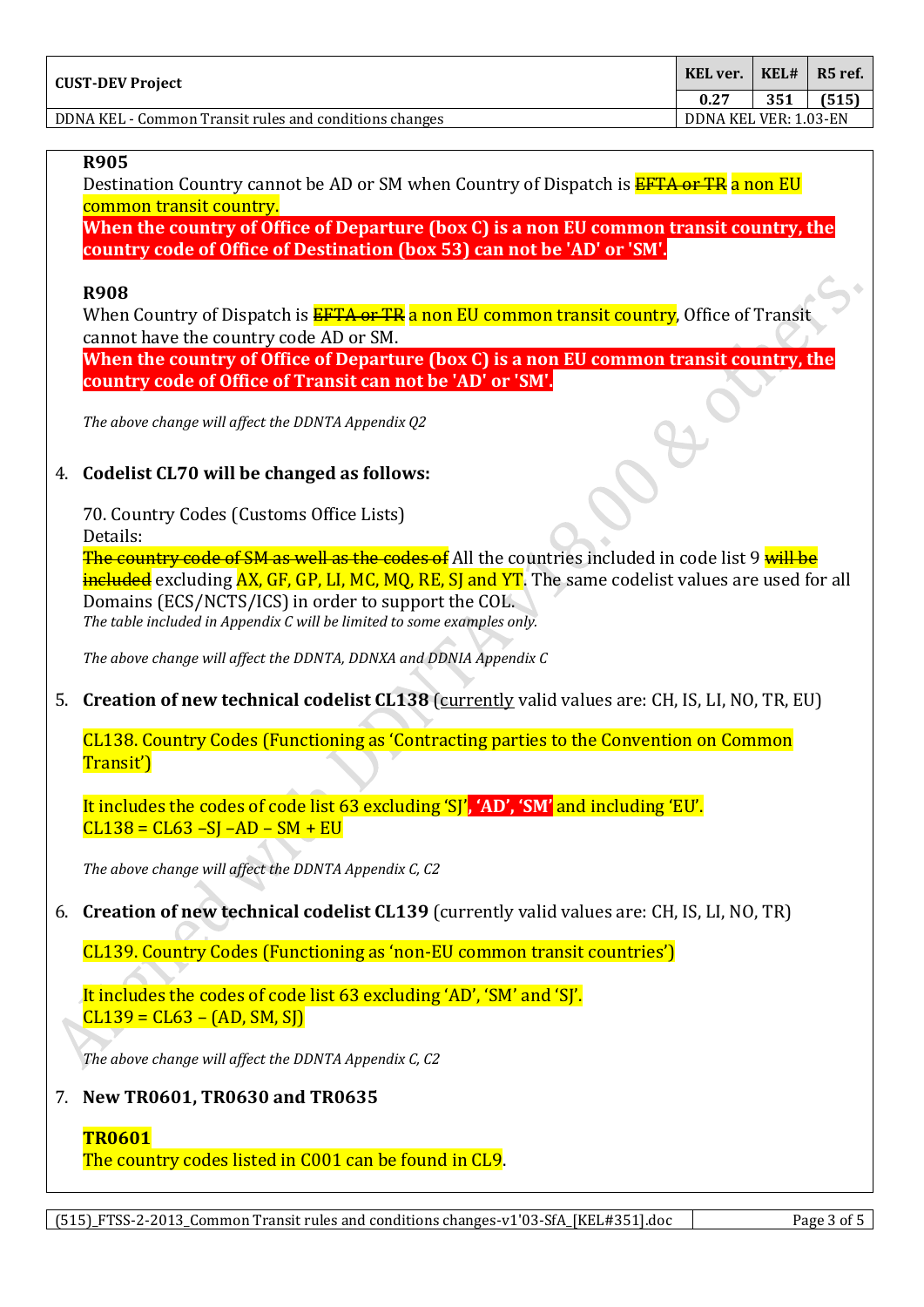| KEL ver.<br>  CUST-DEV Project                         |                       | KELH | $\blacksquare$ R5 ref. |
|--------------------------------------------------------|-----------------------|------|------------------------|
|                                                        |                       | 351  | (515)                  |
| DDNA KEL - Common Transit rules and conditions changes | DDNA KEL VER: 1.03-EN |      |                        |

#### **TR0630**

The different contracting parties can be found in CL138.

#### **TR0635**

The non EU common transit country can be found in CL139.

*The above change will affect the DDNTA and DDSPEED Appendix Q2*

#### 8. **TR0601 is added as follows:**

**CD001B, CD003B, CD011A, CD012B, CC013B, CC015B, CC029B, CD038B, CC043A, CD050B, CC051B, CD115B, CDS01A will be changed as follows:**

MESSAGE level (CONSIGNEE) TRADER 1x D C001 R011 TR0601 GOODS ITEM level (CONSIGNEE) TRADER 1x D C002 R011 TR0601

**CD003B, CD115B will be changed as follows:**

MESSAGE level (CONSIGNEE) TRADER 1x D C001 R011 **TR0201** TR0601 GOODS ITEM level (CONSIGNEE) TRADER 1x D C002 R011 TR0601

#### **CC043A will be changed as follows:**

| MESSAGE level           | $(CONSIGNEE)$ TRADER 1x D $C001$ $C026$ R011 TR0601 |  |  |
|-------------------------|-----------------------------------------------------|--|--|
| <b>GOODS ITEM level</b> | $(CONSIGNEE)$ TRADER 1x D $C002$ R011 TR0601        |  |  |

*The above change will affect the DDNTA and DDSPEED Appendix Q2*

### 9. **TR0630 is added as follows:**

**CD001B, CD011A, CD012B, CC013B, CC015B, CC029B, CD038B, CD050B, CC051B, CD115B will be changed as follows:**

| <b>MESSAGE</b> level<br>---(TRANSIT) CUSTOMS OFFICE 9x D  | C030 R902 TR0630        |
|-----------------------------------------------------------|-------------------------|
| CD003B will be changed as follows:                        |                         |
| <b>MESSAGE</b> level<br>--- (TRANSIT) CUSTOMS OFFICE 9x D | C030 R902 TR0201 TR0630 |
| <b>CD017B</b> will be changed as follows:                 |                         |
| MESSAGE level<br>---(TRANSIT) CUSTOMS OFFICE 9x D         | C030 C186 R902 TR0630   |
| <b>CD115B</b> will be changed as follows:                 |                         |
|                                                           |                         |

#### MESSAGE level